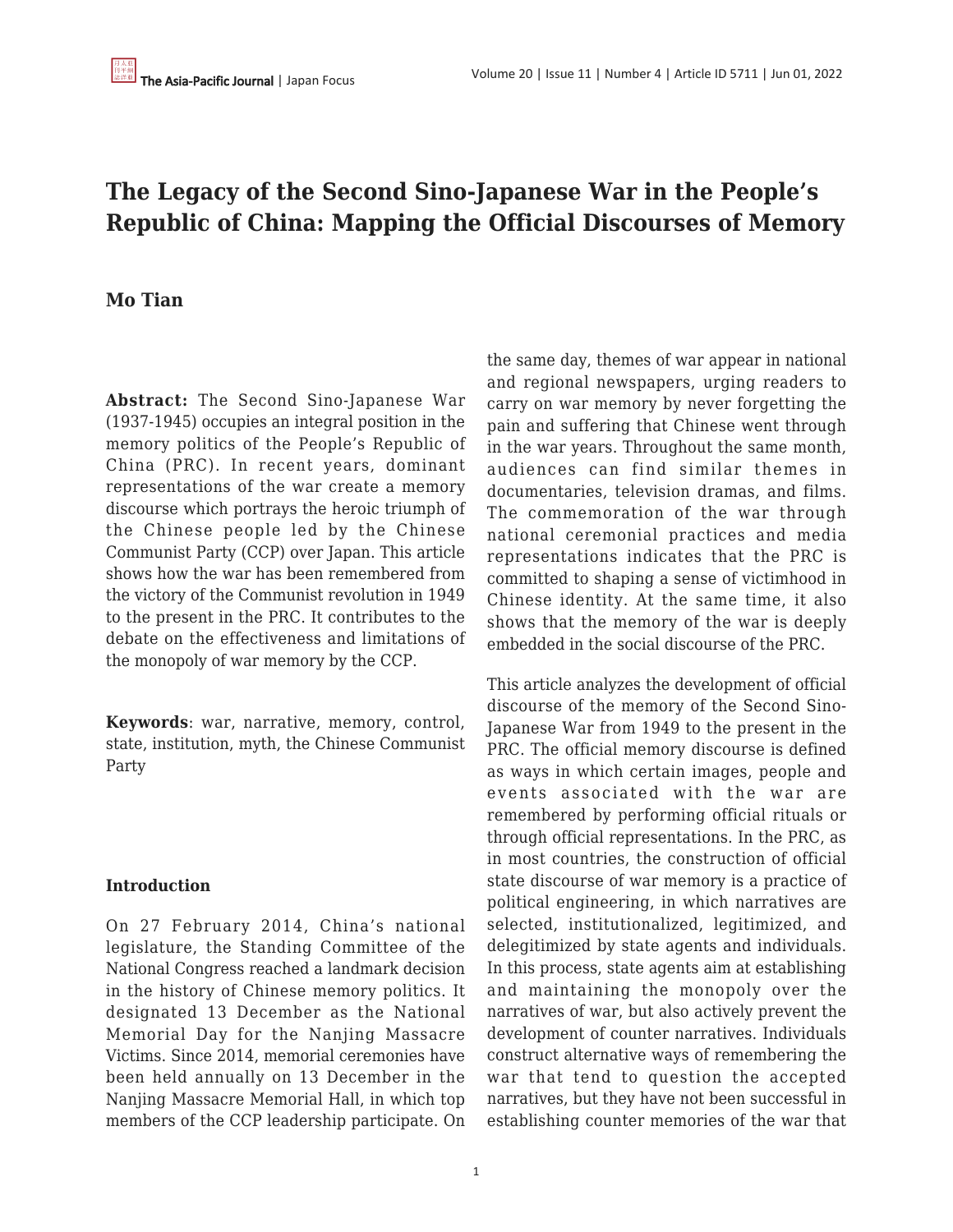

deviate from the dominant narratives. The official state discourse ends up as closely controlled narratives that consist of heroic resistance and nationalist victimization. Alternative memory of the war largely falls into the scope of the controlled narratives. By surveying the evolution and structure of state war memory, this article contributes to our understanding of the dominant role of the state in shaping the official discourse of war memory in the PRC.

The article is structured into four main sections: state control, narrative, themes of war memory, and private memories of the war in the PRC. The article first introduces memory theory and presents a survey of existing scholarship as the basis of analysis, and it presents the ways in which the Chinese state extends its control over public commemoration and memorialization of the war. Then, the article outlines the structure of war memory, analyzing three types of narratives: the narrative of resistance, the victor narrative, and the victim narrative. The article continues to illustrate how the Communists, the Nationalists and Japan have been remembered in the public and the private spheres. The remainder of the article turns its attention to the memoirs and oral histories of Chinese veterans, and it discusses how these mechanisms function as a variation of the official memory of the war.

#### **Theory and Literature**

Memory studies has recently become a burgeoning field in the West and scholarly attention to the memory of the Second Sino-Japanese War is gathering momentum. In the field of memory, the French sociologist Maurice Halbwachs in the 1920s developed the concept of "collective memory" which he defined as a shared perception of the past formed through the communication and interaction among members of social and cultural groups (Halbwachs 1992). The German Egyptologist Jan Assmann and the cultural studies scholar Aleida Assmann have introduced the term "cultural memory" into the debate. According to the Assmanns, cultural memory is determined by social conditions, political institutions, and power structures (Aleida Assmann 2011; Jan Assmann 2011). In this context, the study of the memory of the Second Sino-Japanese War in the PRC has attracted some academic attention. Chan Yang assesses how the war memory evolved over time in the PRC, drawing particular attention to the roles of state and non-state actors in developing the discourse of war memory in the period between 1949 and 1982 (2018). Rana Mitter and Zheng Wang, among others, have explored the links among war memory, nationalism, and politics in the PRC (Mitter 2020; Wang 2012). Other studies focus on specific aspects of war memory in the PRC. Aaron William Moore's study, though not exclusively focused on the PRC's war memory, examines letters, postcards and memoirs written by Chinese servicemen in the war from 1937 to 1945 (Moore 2013). Kirk Denton analyzes the narratives of war and their political and ideological implications in the PRC's state museums (Denton 2014). While these studies illustrate the extensive literature on the Chinese memory of the war, there remains, so far, no study that specifically examines the structure of the official state discourse of war memory in the PRC from 1949 to the present.

This article utilizes the theories of memory reconstruction by Halbwachs and the Assmanns to approach war memory in the PRC. It shows how central themes of the PRC's war memory are sustained by the media and institutions, among which are artifacts like textbooks, memorial museums, and oral histories. This article contributes to the discussion of the PRC's official state discourse of memory relating to the Second Sino-Japanese War. Since the Communist takeover of China in 1949, the discourses of war memory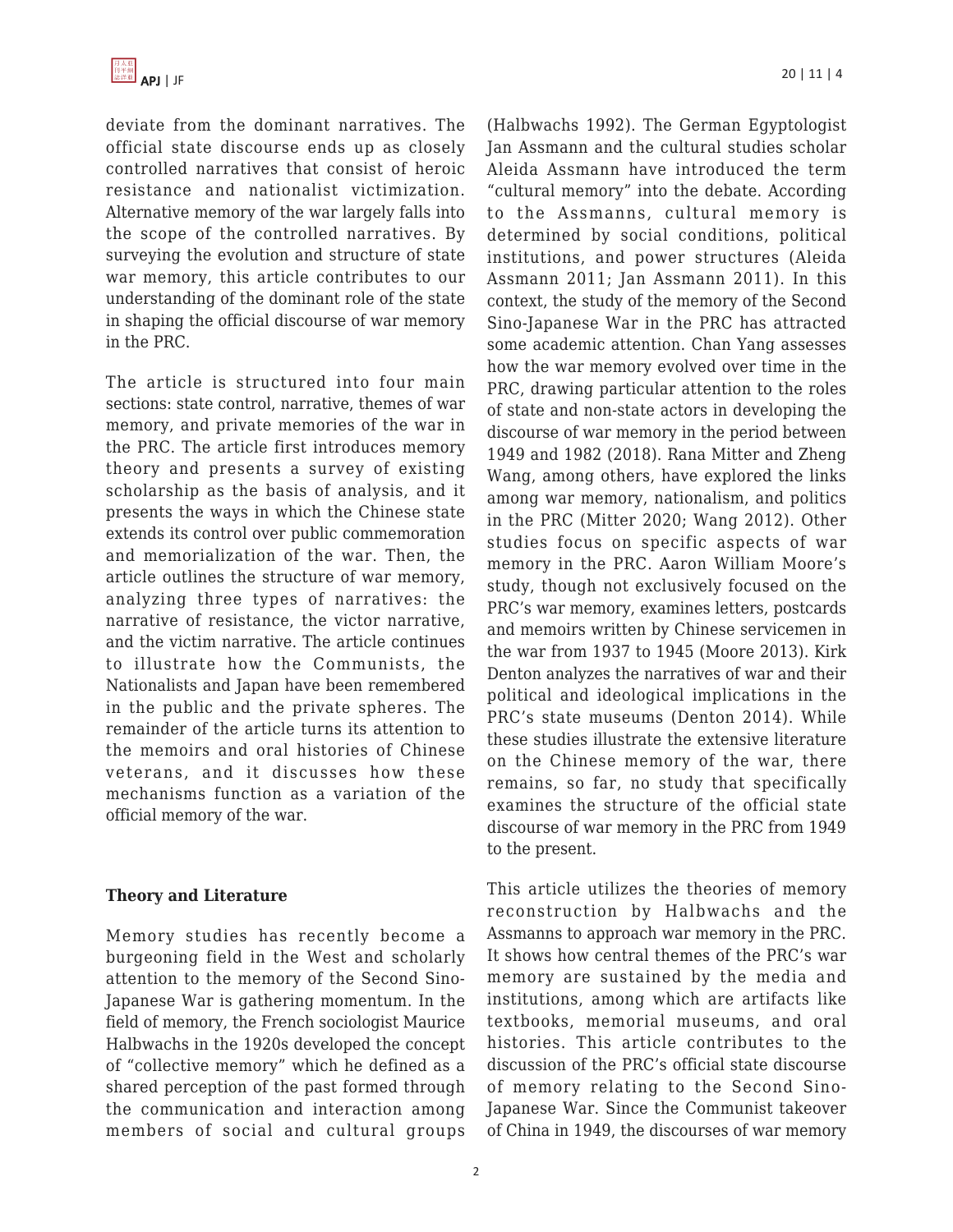

have been constantly subject to a high level of political manipulation, and war memory has been used as a political tool for the CCP to consolidate its legitimacy. This article also contributes to illustrating the periodization of war memory in the PRC. It suggests that the Chinese official discourse of war memory is divided into the Mao era (1949-1976) and the post-Mao era (1976 to present). In the Mao era, the CCP established a discourse of war memory that emphasized the victory of the Communist revolution and the anti-Japanese resistance led by the Communists. In the post-Mao era, the newly-emerging victim narrative that emphasized Japanese atrocities developed in parallel with the victor narrative of the Mao era in the discourse of war memory. The victim narrative tended to overshadow the victor narrative for thirty years from the 1980s to the 2000s. Since Xi Jinping took power in 2012, the victor narrative has made a strong comeback in the official discourse of war memory in the PRC.

#### **State Monopoly of War Memory**

The Second Sino-Japanese War is a major catastrophe and national struggle in Chinese history. The tragic and heroic nature of the war explains why it has been important for the PRC to commemorate and memorialize the war. On the one hand, the war is one of the most destructive episodes in modern Chinese history. It is estimated that during the war, approximately 100 million people were forced to become refugees and at least 20 million civilians were killed (Larry and MacKinnon 2001, 6). The human rights abuses during the war were so catastrophic that even after seventy years the scars have not yet been healed in contemporary Chinese society. On the other hand, the war was the most heroic moment in Chinese history. It reminds us of the victory of the Chinese people to liberate themselves from the exploitation of foreign imperialist powers. The CCP claims to have played a leading role in the war. Therefore, how the war is publicly remembered becomes relevant to the construction of Chinese nationalism and to the consolidation of the CCP's legitimacy.

The PRC government uses a nationalist rhetoric to define the nature of the war. The official discourse refers to the war as the "Chinese People's Anti-Japanese War of Resistance," rather than using a more neutral term such as the Second Sino-Japanese War. As indicated by the term "resistance," China's involvement in the war is framed in a nationalist fashion, emphasizing the defense and sacrifice of Chinese people for national liberation. The term "resistance" also serves to downplay Chinese collaboration with Japan, which widely existed as part of everyday life in many areas of wartime China.<sup>1</sup>

The PRC government has been seeking ways to create official memories of the war that serves to stabilize Communist rule. In this process, political considerations predominate in the efforts of constructing war memory. The processes of constructing war memory in the PRC impose exclusiveness. The official memory of the war should never be challenged, amended, or overturned. While the opportunities to generate memories of the war abound, the government spares no effort to suppress memories that deviate from the official memories, because this raises questions that are difficult for the government to answer. To be sure, the state is unable to completely deter alternative memories that exist in the private sphere. Alternative memories will inevitably coexist and compete with official memories. However, alternative memories are closely monitored by the government, and it is unlikely that they will prevail in the public domain and become an established way of remembering.

The state monopoly on the official discourse of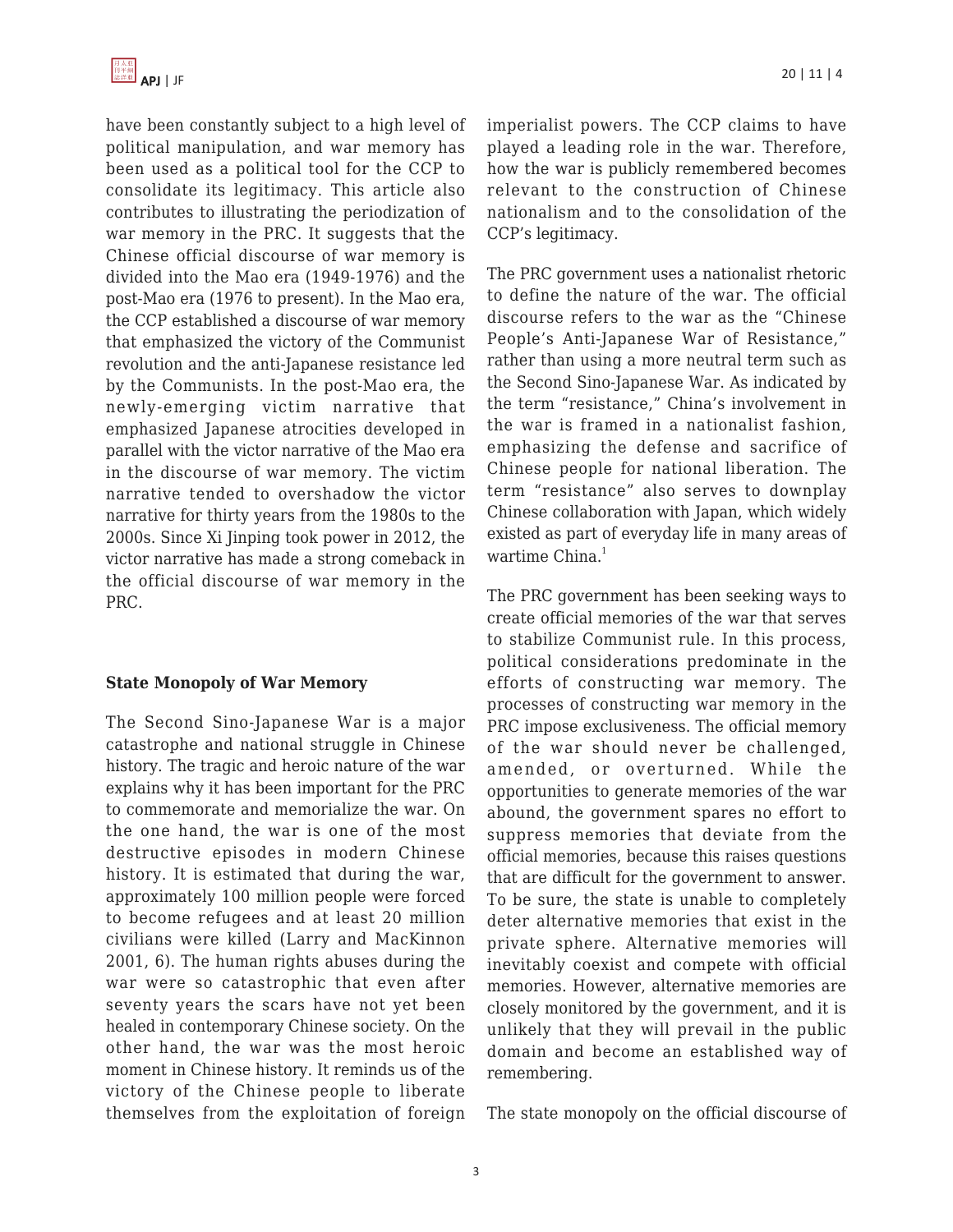war memory prescribes rules for what is to be remembered and what is to be forgotten. The commemoration and remembering of the war are repeatedly articulated through mass media, which facilitate public identification of China as the victor/victim and of Japan as the perpetrator. Stories of Japanese wartime atrocities such as the Nanjing Massacre and Unit 731 are retold in television dramas, films, and documentaries, reminding the Chinese public to never forget national grievances, deprivation, and humiliation at the hands of Japanese aggressors, as well as the hardearned national liberation. Meanwhile, the state's significant attention to remembering this war overshadows the collective remembering of other wars that China fought in the twentieth century, from the Sino-Soviet War (1929) and the Civil War (1945-1949) in the Republican era to the Korean War (1950-1953) and the Sino-Vietnamese War (1979) in the Communist era. The Sino-Soviet War and Sino-Vietnamese War, especially, have been almost forgotten in the social discourse of the PRC. While these military conflicts are certainly significant events that have received public attention, their legacies have not been remembered in the same way as the Second Sino-Japanese War.

The PRC facilitates memories of the war that clearly distinguishes between "self" and "other." The Communists are always the "self." The "other" could be the Nationalists as an internal foe or the Japanese as an external adversary. For much of the postwar period, both the Nationalists and the Japanese have been blamed for causing sufferings to the Chinese during the war. In the Mao era, the Nationalists were stigmatized as counterrevolutionaries who had oppressed the Chinese people. It is only since the 1980s that the PRC has begun to rehabilitate the Nationalist "other" and publicly acknowledge their contribution in the war. The reason for this change was that after the death of Mao, the PRC policy towards Taiwan shifted from confrontation to engagement, which was designed to woo the Nationalists in Taiwan to negotiate a reunification treaty. However, this gesture of rehabilitation avoided acknowledging the Nationalists' critical role in the war. The Nationalists were still regarded as an internal "other," rather than part of the "self." For their part, the Japanese have been demonized as "devils" who committed appalling crimes against the Chinese. This model of dichotomy between self and other in the PRC's war memory demonstrates the state manipulation of war memory, which honors the Communists, dismisses the Nationalists, and condemns the Japanese.

While the war occupies a significant position in the PRC's national memory today, memories of the war have evolved from partial oblivion to full revival. In the first thirty years of Communist rule, the war was publicly remembered as a revolutionary victory of proletarian over imperialist exploitation. The "liberation" narrative dominated the official discourse of war memory, highlighting heroism and avoiding expressions of suffering. Representations of the war were limited to heroic triumph in the public sphere. After the death of Mao, the CCP abandoned Mao's political line of class struggle, and loosened its control over narratives of the war memory. Accordingly, war memory entered the public sphere under the auspices of the state, and a discourse of suffering and humiliation evolved in this process.

The trends in the development of war memory in the PRC are most evident in the state initiative of building war and military museums across the country. In the Mao era, the state made only limited efforts to preserve war memory, and a very small number of museums were erected to commemorate the war. In the 1950s, the Chinese government established a military museum in Beijing to exhibit the victory of Chinese revolution under the leadership of the CCP. The narratives of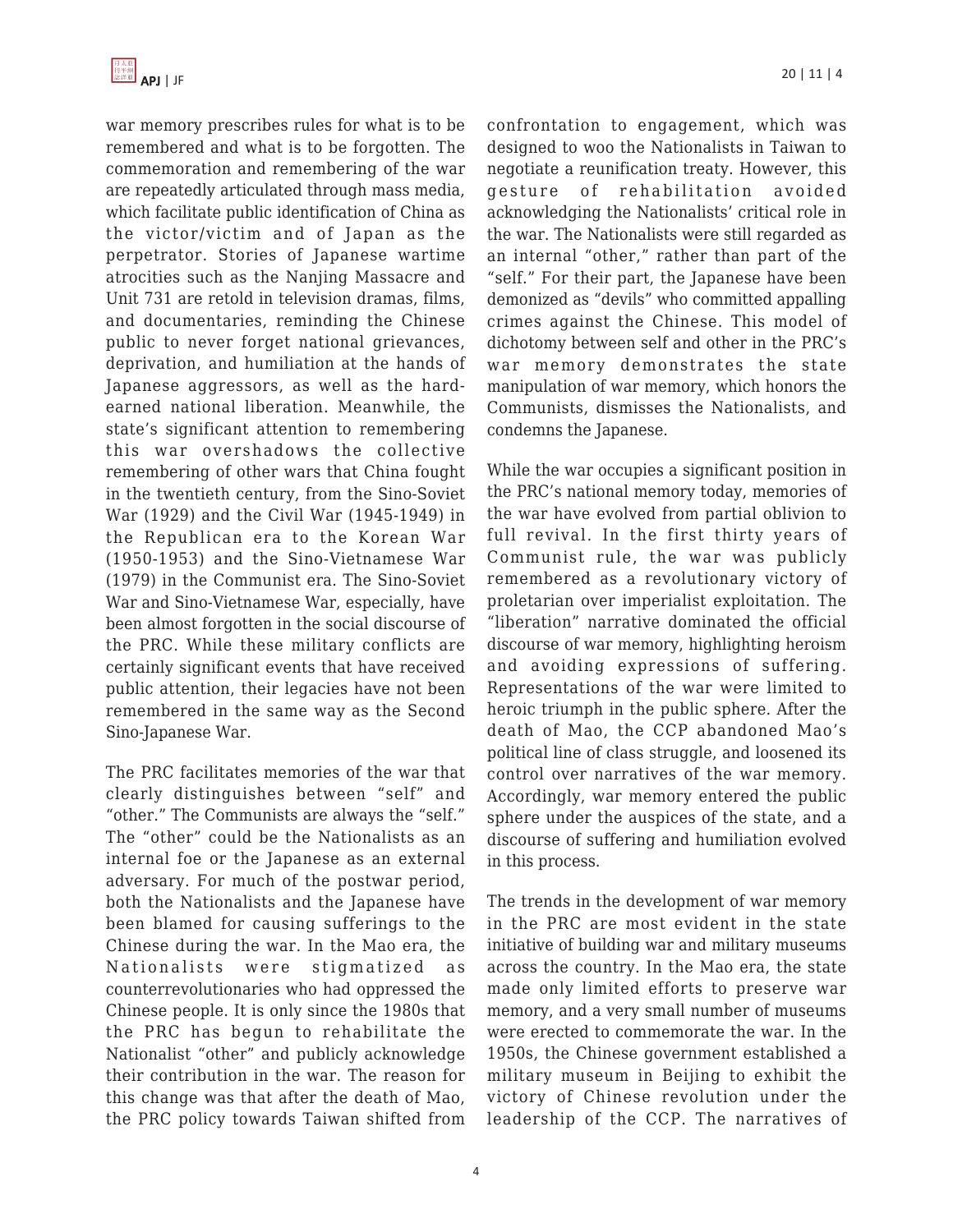museum exhibitions portrayed the war as a heroic triumph in the course of China's revolutionary history. Due to the domestic political chaos, the museum remained closed for much of the 1960s and 1970s (Denton 2014, 121-132). The Chinese government set up another museum dedicated to Japanese war crimes in Fushun in1986. This museum served to preserve the memory of Japanese atrocities and to implement the political "re-education" of Japanese prisoners of war after 1945 (Mitter 2020, 112).

In the post-Mao era, public museums dedicated to the Second Sino-Japanese War mushroomed across the country. The Museum of War of Resistance against Japan was erected in the Beijing suburb of Wanping where the war had broken out in 1937, in July 1987, which soon became the national center for remembering and commemorating the Second Sino-Japanese War. The Nanjing Massacre Memorial Hall was completed on 15 August 1985, the 40th anniversary of the end of the war. The Nanjing Museum of the Site of Lijixiang Comfort Station opened as its branch in December 2015, housing the archival evidence of Chinese "sex slaves" (aka "comfort women") who were forced to serve the Japanese military in Nanjing under the Japanese occupation. Other museums that the state has constructed to memorialize the war include the Museum of the Criminal Evidence of Japanese Imperial Army Unit 731 built outside of Harbin in 1985, and the September 18 Historical Museum built in Shenyang in 1991 to commemorate the 1931 "Mukden Incident."



**Figure 1: The Museum of the War of Chinese People's Resistance Against Japanese Aggression. Photo by Fanghong, CC BY-SA 3.0 via [Wikimedia Commons](https://commons.wikimedia.org/wiki/File:AntijapaneseWarMemorialMuseum.jpg).**

After Xi Jinping took office in 2012, the CCP strengthened its control of the official war memory discourse. This is evident in the CCP's initiative to redefine the nature of the war in textbooks. In January 2017, The Ministry of Education announced that the Second Sino-Japanese War would officially be dated as lasting for fourteen years instead of eight years, starting with Japan's invasion of Manchuria on 18 September 1931 in what is known as the Mukden Incident (Zhao 2017, 12). The war had long been defined as an eight-year struggle lasting from 1937 to 1945, in which the start date is the Marco Polo Bridge Incident on 7 July 1937. The 2017 government edict declared that official interpretations of the war from now on would have to use the "fourteenyear" definition. Textbooks referring to the war would have to go through a comprehensive amendment. It is remarkable that not just history textbooks but also textbooks of other subjects such as Chinese and ethics would have to update the wording wherever the war is mentioned (Huanqiu, 2017).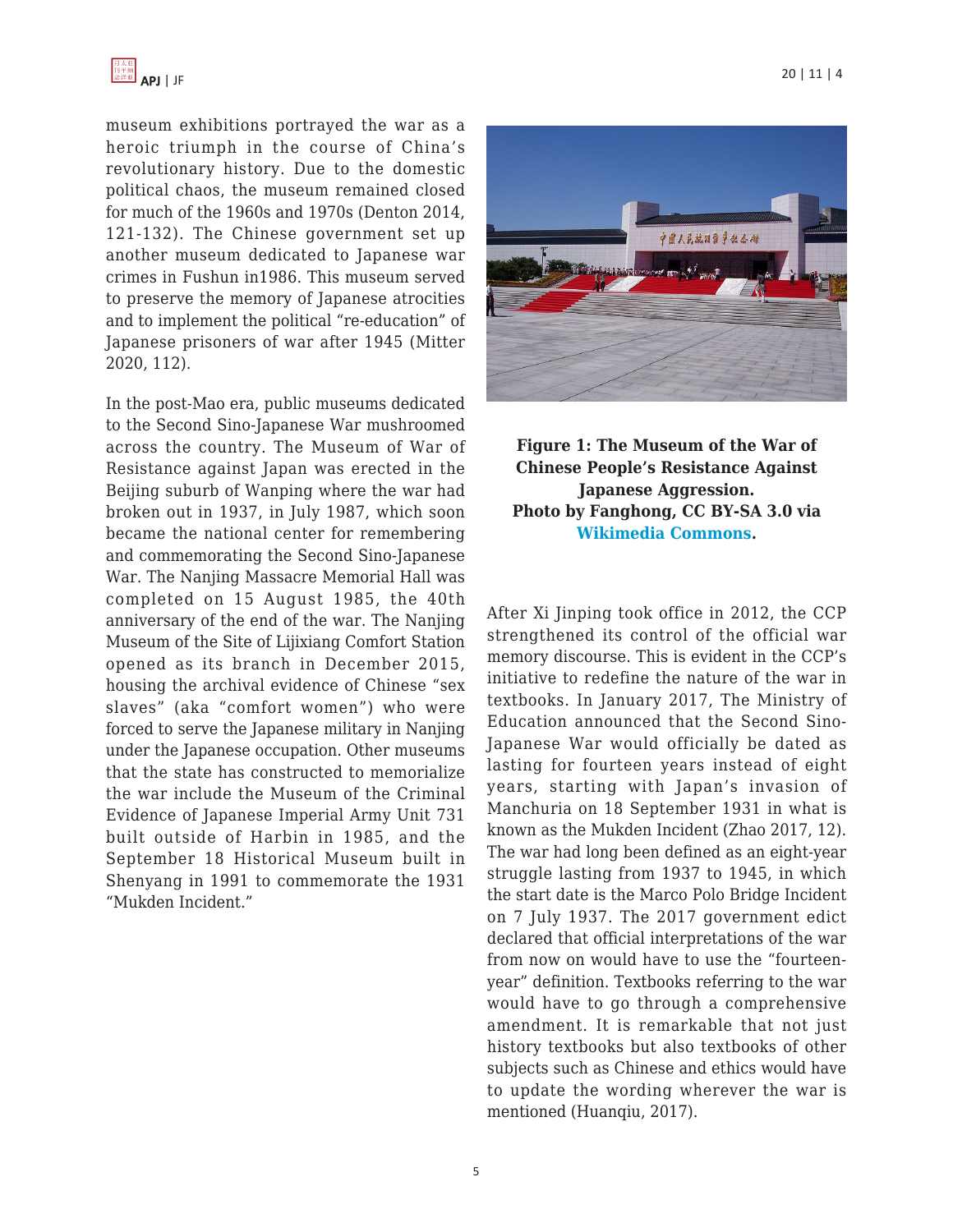## **Narrative: Resistance, Victor, and Victim**

The PRC's war memory discourse consists of narratives of resistance, victor, and victim. The resistance narrative emphasizes national unity and solidarity in fighting for national liberation. Its focus is on the memorialization of heroes and battles. The government has designated many personalities as heroes for their contribution in the war. The officially designated heroes include not only civilians and Communist and Nationalist servicemen, but also foreign military officers, doctors and journalists who assisted China in fighting the Japanese. The battles fought by the Communists and Nationalists in the war are another theme in the war memory. In recent years, Chinese newspapers have reported numerous stories of battles during the war. For example, in 2014 the People's Daily (Renmin Ribao), the mouthpiece of the CCP, reprinted documents relating to thirty battles that the Communists and the Nationalists fought during the war. The documents were temporarily published online by the National Archives Bureau in 2014. They are selected from many written records about the war in numerous historical archives across the country. These documents detail the course of the battles, the number of casualties and the intensity of resistance.

The resistance narrative is further consolidated by the CCP's directive to redefine the length of the war in textbooks already touched upon. It has constructed a way of remembering the war that gives prominence to the resistance in China's struggle against Japan. According to the People's Daily, this decision aims to establish a way of remembering that the war is a long-term nationalist struggle led by the CCP. The revisionism is justified on the grounds of characterizing the war as an "uninterrupted" historical process and a "continuous" struggle. In this view, the "total" war of resistance at the national level (1937-1945) evolved from the "partial" war of resistance at the regional level (1931-1937). During this period, the CCP made unremitting efforts to mobilize national unity to resist Japanese aggression. The "partial" war of resistance is both the basis and preparation for the subsequent national struggle. These two periods are inseparable, forming an uninterrupted "historical chain" (Zhang 2017,11).

It must be pointed out, however, that Chinese resistance as such during 1931 to 1936 is a myth, and its significance should not be overestimated. From 1931 to 1936, the resistance activity was concentrated in Manchuria where Japan established a client state known as Manchukuo as early as 1932. The overall resistance during this period was relatively weak and sporadic. The highest estimate for membership in the resistance is around 300,000, accounting for approximately one percent of the 30 million population of Manchuria in the early 1930s (Mitter 2000, 200). When Manchukuo was established, the Japanese Kwantung Army launched a series of large military operations to eliminate resistance activity, and as a result, by 1933 the resistance had been largely suppressed. The anti-Japanese resistance cannot be simply understood through nationalism either. This has to do with the complex structure of resistance membership. The resistance members included Chinese and Korean Communists, soldiers of the reorganized army of the local warlord Zhang Xueliang, and former "bandits" who indulged in extortion and raids. The number of "bandits" is notably large, accounting for almost half of the total number of resistance fighters in Manchuria. Most resistance members were not motivated by nationalism. While it is true that the Communists took a nationalist stance in their resistance against Japan, it is debatable whether other resistance forces which had no particular political allegiance were motivated by nationalism and dedicated themselves to a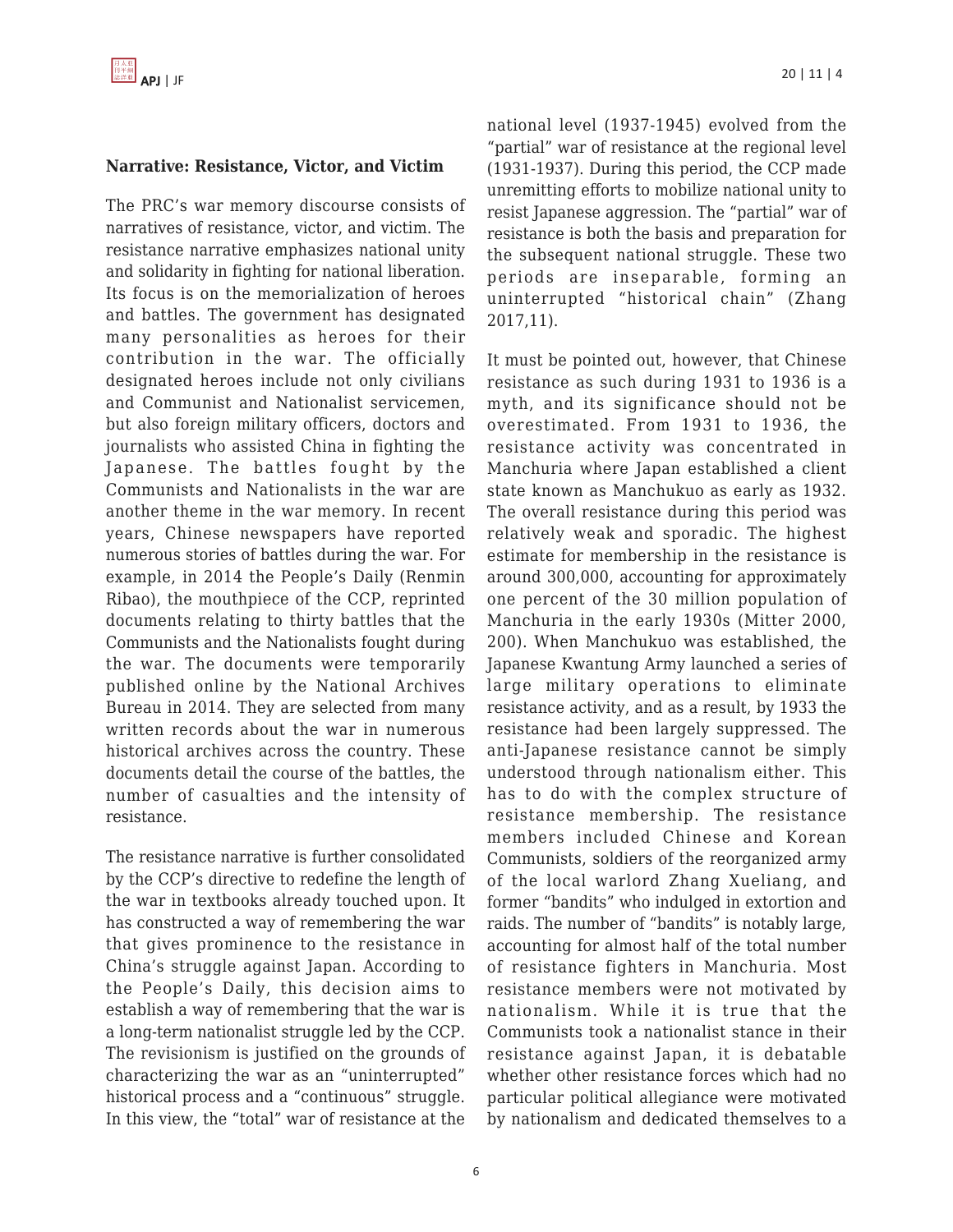

nationalist cause (Mitter 2000, 190-203).

The victor narrative depicts the war as a Communist victory against Japanese imperialism. In the Mao era, the Communist leaders did not use the narrative of national humiliation; rather, they used a Marxist theory of class struggle to explain the national proletarian struggle against foreign imperialist foes. The victory of the Communist revolution was glorified as the great liberation of Chinese people from the oppression of Japanese imperialism and the counterrevolutionary Nationalist government, and Mao therefore became the great savior of the Chinese nation (Wang 2015, 229). The theory of class struggle enabled the development of a narrative in the PRC's war memory that defined China as a victor and the war as a struggle that transcended the boundaries of race, nation, and state (Gao 2015, 81). The narrative of "China as a victor" continued into the post-Mao era. On 7 July 1987, the 50th Anniversary of the Marco Polo Bridge Incident, Yang Shangkun, a member of the Standing Committee of the Political Bureau of the CCP Central Committee, reiterated the position that China was a victor in the war: the war is a "great turning point in the historical development of the Chinese nation from decline to rejuvenation," China "for the first time achieved a complete victory against imperialist aggression," and the Chinese "as a semi-colonial weak nation created a miracle of defeating an imperialist power" (Ren min ri bao 1987, 1). After Xi Jinping came to power in 2012, this victory narrative was re-articulated as an integral part of the "Chinese Dream," a discourse actively promoted by the CCP to reconstruct Chinese nationalism. To fulfill the "Chinese Dream," China must take three steps of "standing up," "growing rich," and "becoming strong." As the first step in the direction towards Chinese rejuvenation, the victory of the war takes on a symbolic significance.

Yet the death of Mao in 1976 not only marked

the formal end of the Cultural Revolution, but also the beginning of the transition from classbased revolutionary ideology to nation-centered patriotism in China. One locus of this new patriotism has been an emphasis on China's wartime victimization at the hands of the invading Japanese Imperial Army. This victimcentric view of history is not limited just to China but is also part of broader post-colonial and post-Cold War trends globally. In post-Mao China, narratives of victimization and national humiliation by the Japanese are often found in history textbooks and media coverage. And in textbooks approved after 1992, the "victim narrative" was expanded even further to blame Japan (and the West) for China's traumatic and humiliating experiences in the past hundred years lasting from the First Opium War (1839-1842) to the end of the Second Sino-Japanese War. In newspapers, too, reports about Chinese victimization far exceeded those on China's victory in the war which prevailed in previous decades. The data of reports in newspapers from 2005 to 2015 shows that the number of reports about Chinese victimization such as the Nanjing Massacre was almost six times as many as reports about battles in the war (Wang 2016, 32-33). The victim narrative focuses on quantifying Chinese suffering in detail. Coverage of Japanese atrocities in the war tends to concentrate on the process of determining the number of victims, resembling what Coble has called "a numbers game," in which the goal seems to maximize the number of victims (Coble 2007, 404). In the immediate aftermath of the war, the Nationalist government under Chiang Kai-shek announced that the war had killed 1.75 million Chinese. The official number of estimated casualties increased dramatically under Communist rule. In the Mao era, the CCP declared that 9.32 million Chinese were killed in the war. That number remained unchanged for many years. Then, in 1995, Jiang Zemin, the general secretary of the CCP, raised the death toll to a rough estimate of 35 million, and this has been the official Chinese figure ever since (Gries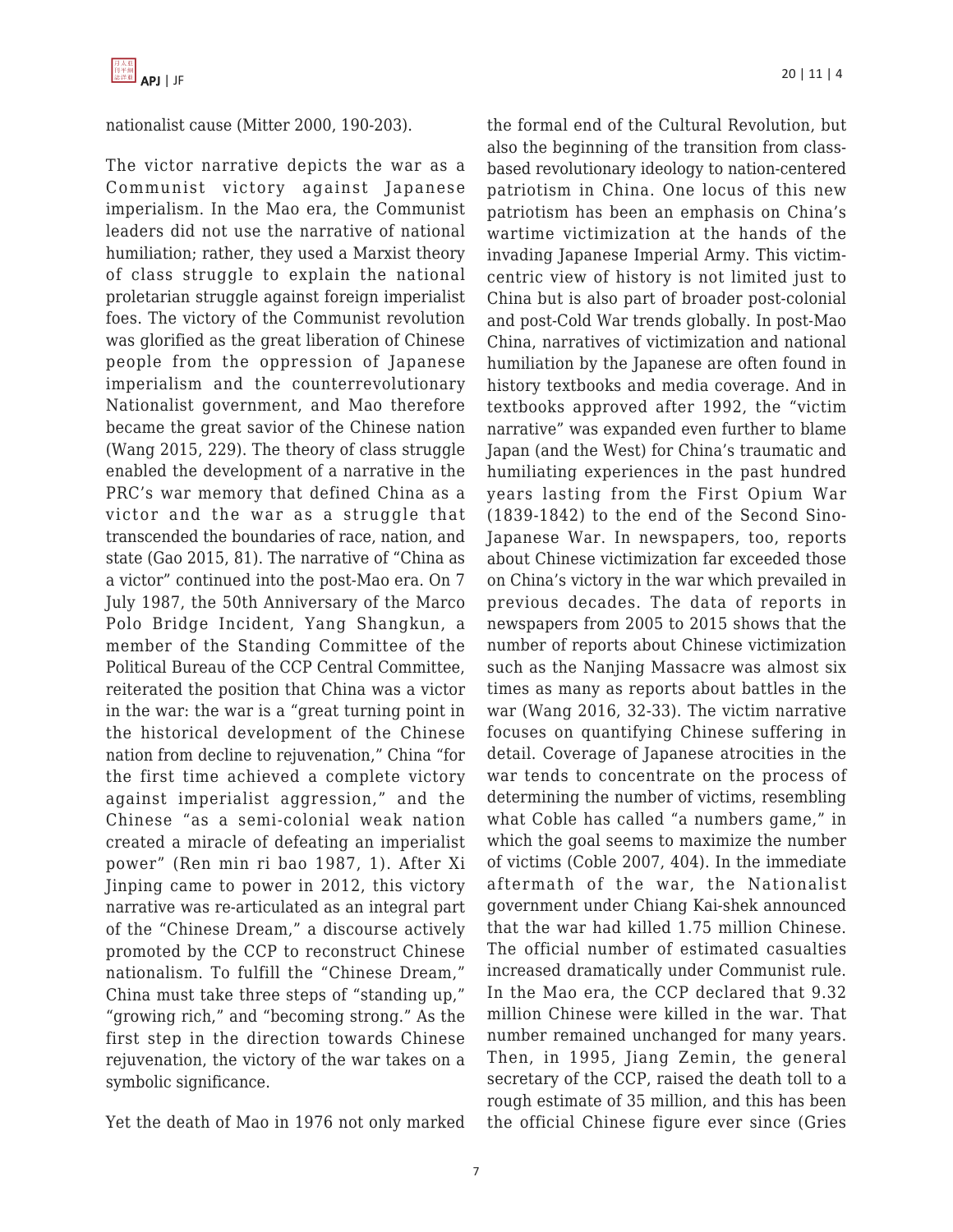2004, 80). It should be noted that identifying the number of victims by the Chinese government reflects continuities between the pre- and post-1949 periods. The official number of 300,000 Nanjing Massacre victims claimed by the Communists, for instance, was not their own invention, but rather emerged from the war crimes trials conducted by the Nationalists in the late 1940s.

## **Thematic Focus: Communists, Nationalists and Japan in the War**

The Communists, Nationalists and Japan are the main actors in the war, and each has been remembered in specific ways in the PRC. The Communists have been remembered as the national savior. This way of remembering the Communists is particularly evident in the "bulwark" (zhongliu dizhu) discourse that was first proposed by Mao in 1945 and is today actively promoted by the CCP. The CCP has so far produced numerous reports, books, and documentaries to construct a myth that the Communists served as the backbone force in the war. The "bulwark" narrative distinguishes between a front dominated by the Nationalists and a rear in which the Communists were dominant. It claims that these two battlefields are interrelated and interdependent. The rear outweighs the front in terms of the long-term outcome and significance of the war. The essential role of the Communists in the war is justified on the grounds of the political position that it took. This narrative asserts that the Communists actively proposed and defended the United Front, which was formally established in 1937, with the Nationalists throughout the war. Without their relentless efforts to unite with the Nationalists to fight Japan, it would have been impossible for China to eventually win the war (Liang 2005, 37-43). It appears that the "bulwark" narrative attributes the Communists' contribution more to its political position and less to its military engagement during the war. There is no doubt that the Communists fought guerrilla warfare with Japan at the "rear," but a comparison of the military engagement by the Communists and the Nationalists would indicate the prominent role of the Nationalists on the battlefield. The Communists launched one major military operation against Japan (Wang 2000, 166), while the Nationalists fought twenty-three campaigns between 1937 and 1945 (Van de Ven 2003, 210; Wang 2000, 166). To be sure, the "bulwark" narrative politicizes a way of remembering the war that honors the Communists for its contributions.

In contrast to the role of the Communists as national savior, the Nationalists have been remembered much less positively in the political discourse of the PRC. This was particularly the case in the Mao era when the central government systematically delegitimized memories of the Nationalists' contributions to the war effort. The Nationalists were stigmatized as a class enemy that had betrayed the United Front, and their contribution in the war was dismissed as insignificant. Beginning in the 1950s, the government obstructed the public commemoration of the Nationalists by demolishing shrines, cemeteries, and monuments. These commemorative sites were initially built by the Nationalist government during the war in commemoration of the Nationalists' soldiers who died during the war (Chang 2012, 1-46). Under the Communist regime, these sites were classified as counterrevolutionary relics and became immediately subject to systematic demolition. In consequence, cemeteries of Nationalist soldiers suffered severe damage. The tombstones of thousands of soldiers were vandalized, and the ashes were exhumed and thrown away (Tsui 2020).

Beginning in the 1980s, the CCP discarded the old narrative, which mainly focused on the purported Nationalist betrayal of the United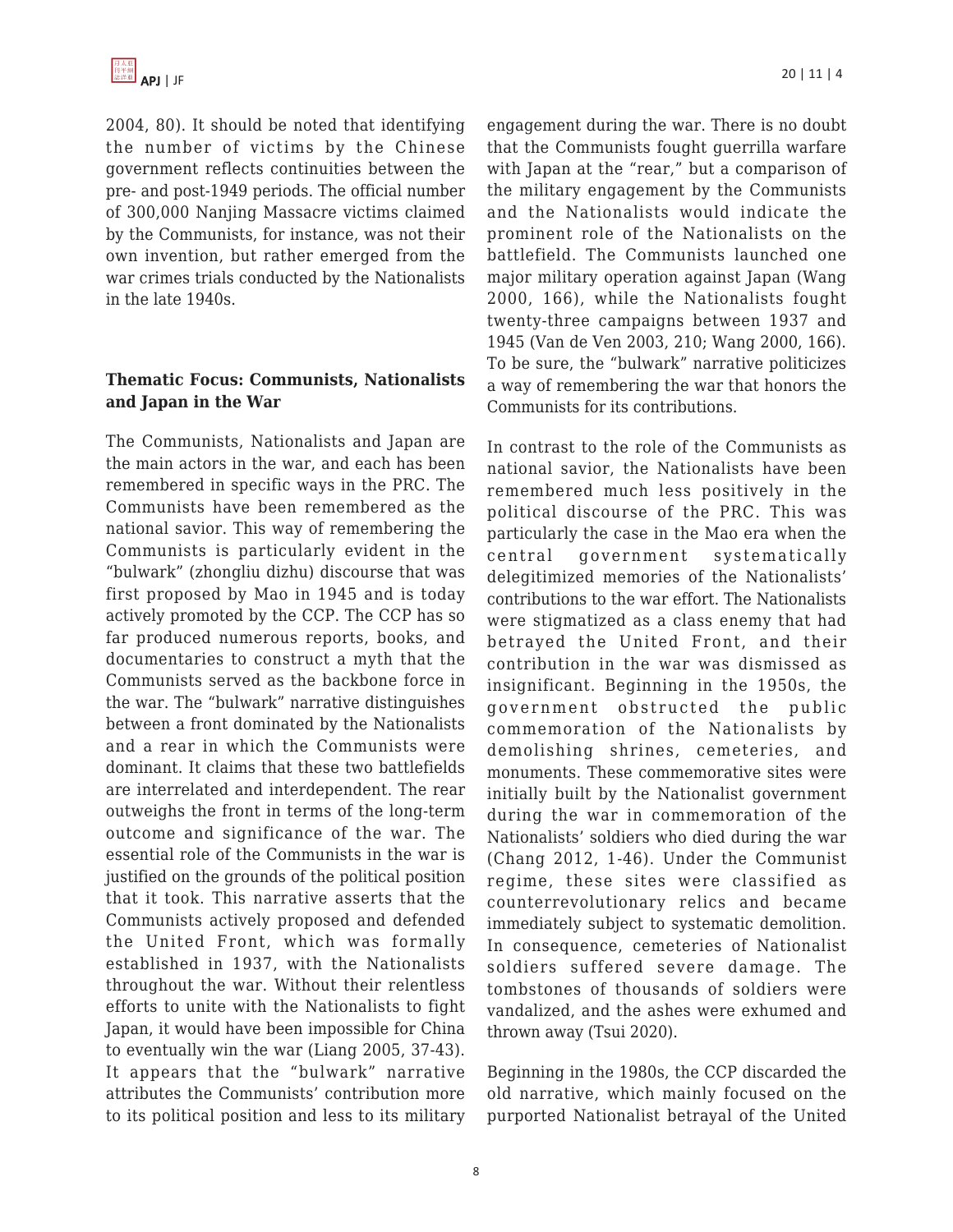Front. Instead, the new narrative gave a more positive evaluation of the Nationalists' contribution in the war. This narrative no longer emphasized the ideological and political conflict between the Communists and the Nationalists, but it redefined the Nationalists as an indispensable force in the resistance that had made sacrifices for national liberation. Some Nationalist figures were rehabilitated, including Chiang Kai-shek and many generals who had been discredited by the CCP during the Mao years (Coble 2007, 402; Weatherley and Zhang 2017, 120). Textbooks published in the late 1980s for the first time included the Nationalists-led military campaigns against Japan. New war films also portrayed the Nationalists in a more positive light (He 2007, 57). Museums exhibited photographs and historical relics of former Nationalist generals and soldiers. One major reason for the change in narrative can be attributed to the PRC's policy on Taiwan since the 1980s. Beijing adopted a conciliatory strategy to lure Taiwan into an agreement of reunification with the PRC. The Nationalists, then the ruling party in Taiwan, were regarded as an ally rather than a foe for Beijing as Taiwan emerged as a multiparty democracy. The reunification with Taiwan had now become a question of national pride. This strategy also aimed to forge a shared historical consciousness between mainland China and Taiwan and to counter the tendency among Taiwanese nationalists towards disconnecting Taiwan's history and culture from that of the Chinese mainland.

The change in the PRC's remembering of the Nationalists is also evident in the representation of the Nationalists in museums. In general, the exhibitions in public museums pay only limited attention to the role of Nationalists in the war. One of the few public museums in the PRC that acknowledge the Nationalists is the Museum of War of Resistance against Japan in Beijing. The hall of the museum acknowledges the role played by the Nationalists in the key battlefields of Taierzhuang, Taiyuan and Wuhan. Zhang Zizhong, Li Zongren and other lesser-known Nationalist generals are commended, and the Nationalists are praised for their participation in Burma. There is also a large Nationalist flag in one of the main halls right next to the picture of Chinese premier Zhou Enlai (Weatherley and Zhang 2017, 120). A museum dedicated specifically to the Nationalists' war effort is one of the many museums included in the private Jianchuan Museum Cluster. It is located in a historic small town on the outskirts of Chengdu, in southwestern China. Among its thirty individual museums dedicated to a particular theme, the "Frontal Battlefield Hall" is built to honor the legacy of the Nationalists. However, this hall is overshadowed by the "Mainstay Hall," which is built specifically for honoring the Communists' war efforts. The space of the "Frontal Battlefield Hall" is only half of the "Mainstay Hall." The latter has a much richer variety of exhibits than the former, housing historical photographs, documents, and materials in the war.

Memories of Japan's role in the war have gone through a process of partial oblivion to resurrection in the PRC. In the Mao era, the state discouraged memories of the war and Japanese war atrocities in general. Instead, the CCP constructed a heroic narrative of the war in which revolutionary martyrs and the victory of the revolution were worshipped. Japanese atrocities such as the Nanjing Massacre were rarely mentioned in popular publications such as textbooks and newspapers. Even Mao's writings and speeches made no specific reference to the Nanjing Massacre (Seo 2008, 382). The government also discouraged serious investigation into it. In 1962, historians at Nanjing University completed a manuscript on the Nanjing Massacre, which put together photographs, statistics, and interviews with survivors. The Chinese authorities immediately classified the manuscript instead of allowing it to be published (Eykholt 2000, 25). It was not until 1979 that the authorities released the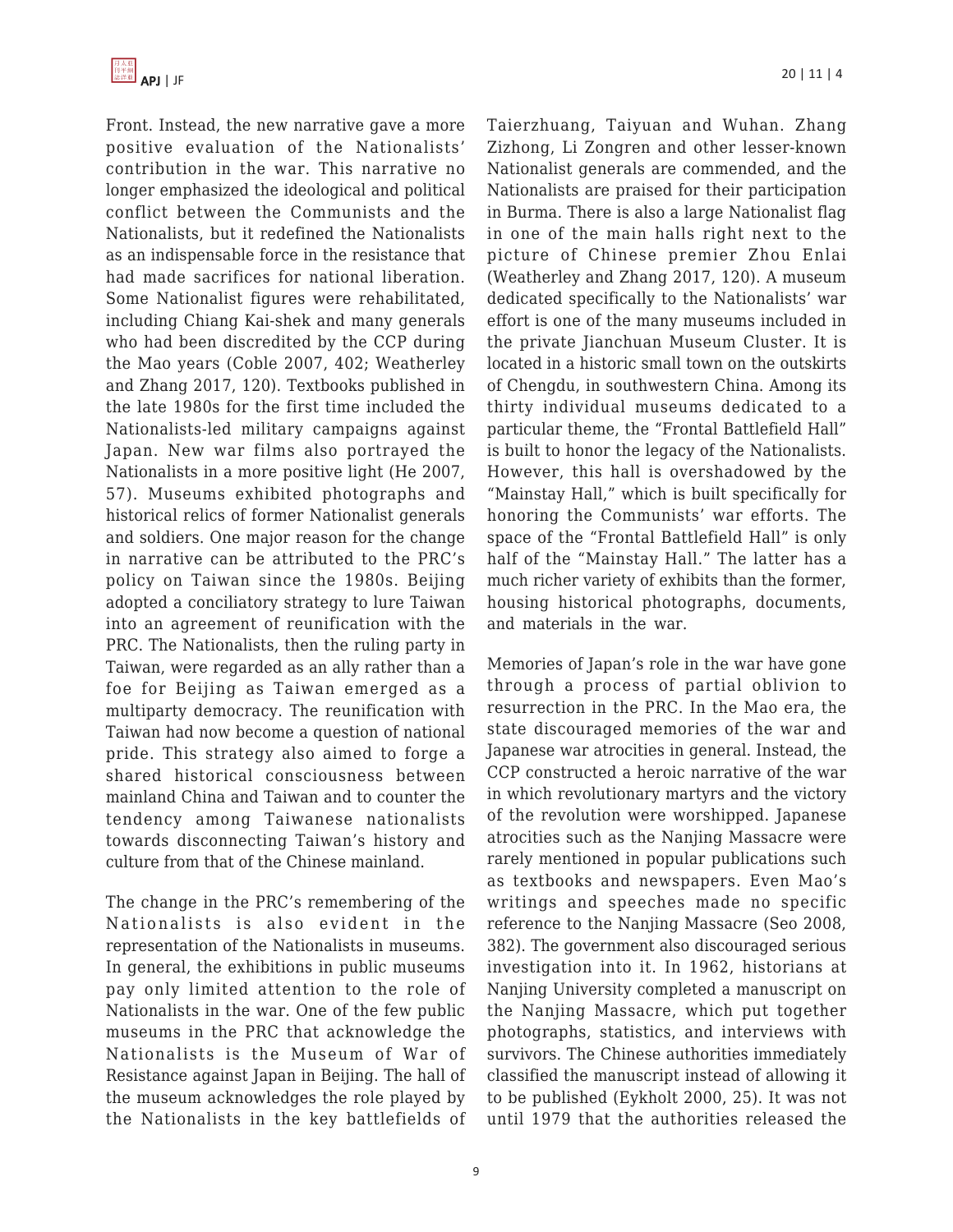manuscript as an internal document that was circulated, but only among a small number of high-level government officials (Li and Huang 2017, 15). Yang holds a different view that the Nanjing Massacre was widely presented in such platforms as memoirs and museums in the Mao era (2018). While the Chinese government did not completely erase the Nanjing Massacre from public memory in the Mao era, it is true that they avoided explicitly exposing Japanese atrocities in public. There were hardly any published records of memoirs about the Nanjing Massacre during this period and the government did not build any museum to commemorate the victims of the Nanjing Massacre either. Further, it remains unclear whether the Nanjing Massacre was widely remembered in the private sphere. This is because many survivors of the Nanjing Massacre were killed by the persecution in the Mao era, and their cemeteries were demolished. It is plausible that in the first three decades of the Communist rule, the Nanjing Massacre was largely neglected, if not forgotten, in public memory.

In the Mao era, the PRC policy towards Japan was designed to shelve the question of Japan's aggression. In the 1950s, the PRC was working to counteract the threat of the American containment policy against the Communist government in mainland China and its support for the Nationalist government in Taiwan. Beijing implemented "people's diplomacy" towards Japan, a semi-official diplomatic campaign which was aimed to change Tokyo's non-recognition of Beijing and undercut its security alliance with Washington (He 2007, 47). Towards the end of the 1960s, the PRC began to cooperate with Japan as part of Mao's strategy to confront the Soviet Union (Reilly 2011, 469). Following the normalization of Sino-Japanese relations in 1972, Beijing avoided historical disputes and reached a compromise with Tokyo over the issue of Japanese war responsibility-at least temporarily.

During this period, it appears that the Chinese government was reluctant to confront Japan with the question of Japanese war responsibility. Discourses of war memory drew a clear line between "a handful of Japanese militarists" and ordinary "Japanese people." School textbooks never denounced Japan and the Japanese people, but instead used the terms "Japanese imperialism" or "Japanese militarism" to refer to the bearer of Japan's war responsibility in an attempt to develop a favorable impression of the PRC in Japan (He 2007, 47). To be sure, the differentiation between "good" Japanese and "bad" Japanese is a diplomatic tactic used by Beijing to facilitate the normalization of diplomatic relations between the PRC and Japan. It also corresponds to Mao's lines of class struggle which denounced Japanese militarists as a class enemy and sympathized with ordinary Japanese and their status as victims of their government's misguided imperialist ventures.

It was only the emergence of historical revisionism in 1980s Japan that triggered a change in the PRC's policy. When the Japanese textbook controversy erupted in 1982 and again in 1986, Beijing condemned what they perceived as the revival of militarist tendencies among Japanese leaders, and pressed Tokyo to correct the historical interpretations of textbooks in question. The official visits by Japanese prime ministers to the Yasukuni Shrine in 1985, 1996 and 2001 also triggered vehement criticism from Beijing (Saito 2016, 62-67). From the 1980s on, Beijing contended with Tokyo over Japan's approach to the commemoration of the war. Beijing's confrontational approach to historical issues with Japan is clearly a departure from the conciliatory policy that the Chinese government pursued in the Mao era.

The PRC's collective remembering of Japan's role in the war fully revived in the post-Mao era. In the 1980s, the Chinese government lifted the restrictions on the memories of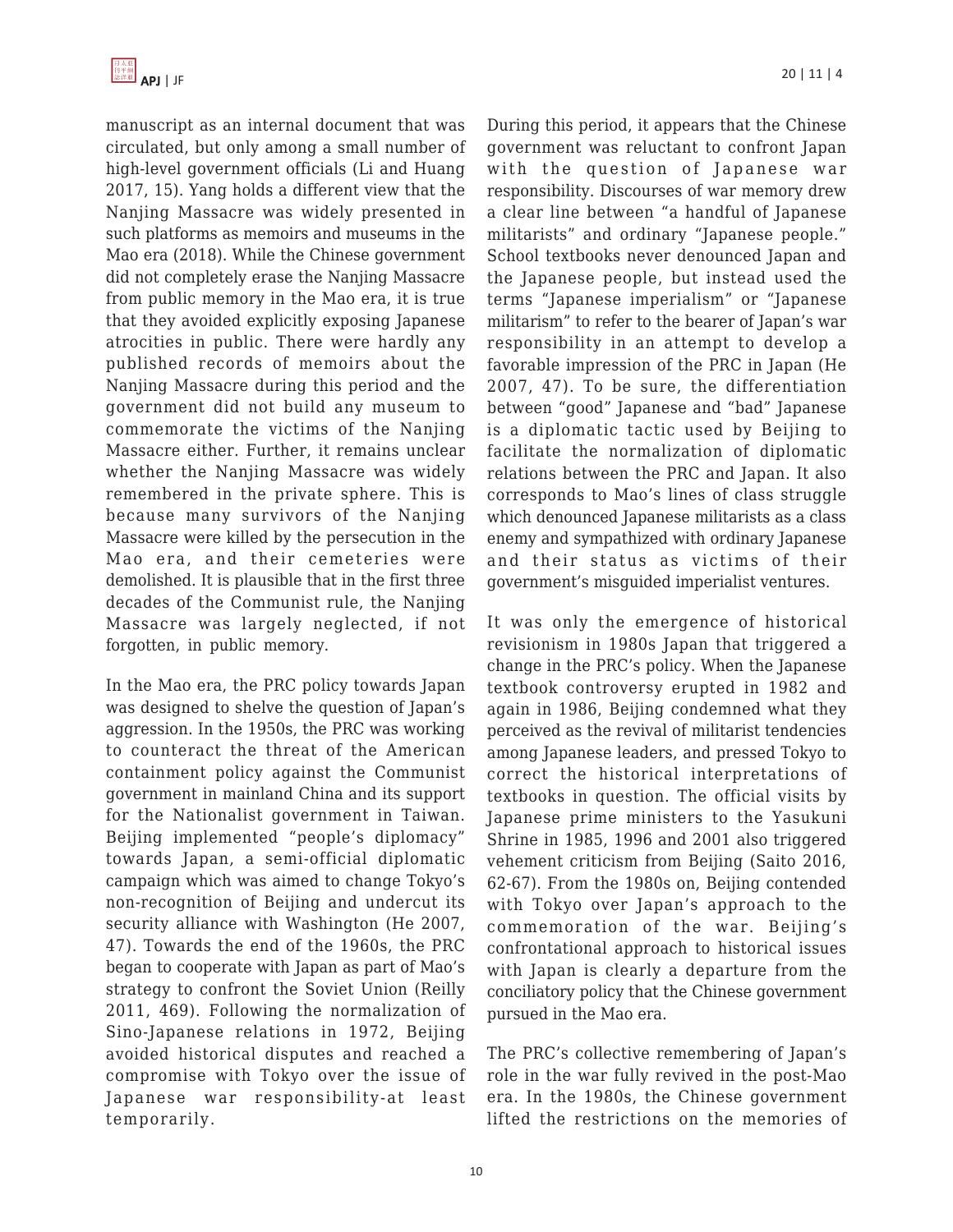Japanese war atrocities. Debates over Japan's war atrocities began to appear in academic research, in general publications and in popular culture. Many academic works on Japan's aggression in wartime China were published to expose Japanese brutality in the war. Research on the Nanjing Massacre, in particular, has developed rapidly with generous government sponsorship. In 1984, a large-scale investigation of survivors and witnesses of the Nanjing Massacre was conducted for the first time, and several research institutes were set up in Nanjing to advance this research. A research institute was established in 2011 in Shanghai to investigate the Tokyo Trial and Japanese war crimes. Numerous books intended for the general readership have also been released to promote the memory of the Nanjing Massacre, including translations of works by the American journalist Iris Chang, Japanese historian Kasahara Tokushi, a leading authority of the Sino-Japanese War, and German businessman John Rabe, a witness of the Nanjing Massacre. Japanese veterans' trips to China for confession have been frequently covered in Chinese television. The rejuvenation of remembering Japan's role in the war in Chinese academia and mass media indicates the end of the class struggle-oriented policy adopted by the CCP during the Mao period. The CCP now no longer favors a class-based memory of the war that distinguishes between the Japanese people and the Japanese imperialists, but instead promotes a way of remembering Japanese war responsibility that transcends class boundaries. In other words, this new form of war memory assumes the unity of Japanese nation along national lines and transfers Japan's war responsibility from the Japanese imperialists to the entire Japanese people.

#### **Memoirs and Oral Histories of Veterans**

The memoirs and oral accounts of Chinese

veterans are private memories that describe the cruelty of the war and the human experiences in the war. This alternative form of memory is markedly different from the official war memory, which tends to emphasize heroism and nationalism and to neglect the personal experiences of ordinary people as well as their attitudes towards the Chinese wartime regime. While the discourse of veterans' memoirs retains nationalist elements that emphasize collective sacrifice for national salvation in the war, it records some voices of family relationships and human affection. These narratives deviate from those of the official war memory, but they should not be viewed as a marginalized form of alternative memory that fundamentally challenges the official state discourse of war memory. It is true that these alternative narratives contradict the monolithic images of war portrayed in official memory discourses, but they are mostly products of state sponsorship that supports the official view of the war. Therefore, the accounts of memoirs and oral histories of veterans are essentially a variation or adjustment of the official war memory, which do not necessarily constitute counter memory that is produced to resist the official state discourse of war memory. In this sense, these private memories of the war are unreliable representations of war experience. They neither honestly reflect how veterans remember the war now nor truthfully record what happened on the battlefield in the war years.

Memoirs of veterans were absent in the PRC's public sphere until the early 1980s. The lack of veterans' memoirs in the early period of the Communist rule can be attributed to state repression. Since the victory of the Communist revolution in 1949, veterans, especially those who previously fought with the Nationalists, were not motivated to have their memoirs published because they were ostracized by the state. In the 1950s, the CCP launched nationwide campaigns to eliminate Nationalist veterans from public life, labeling many of them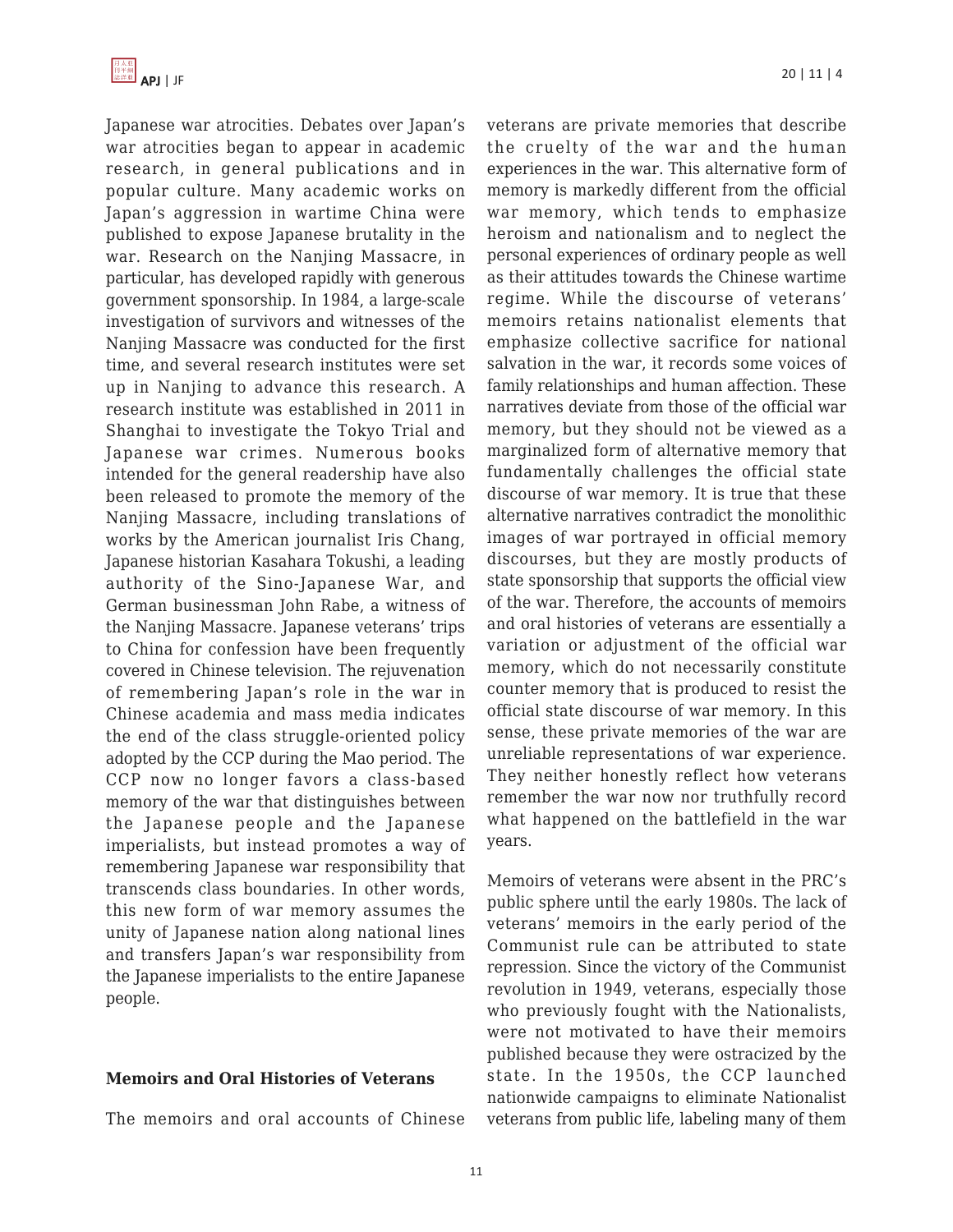

"rightists," "counterrevolutionaries" and "enemies of people." As a result, veterans suffered from persecution, discrimination, and contempt. Many of them were humiliated and tortured to death, or committed suicide (Diamant 2001, 162-163; Weatherley and Zhang 2017, 127-130 and 133-134). The veterans were in extremely difficult political circumstances, so it was highly unlikely for them to publish what they had been through in the war years.

After the death of Mao in 1976, the CCP gradually permitted state agencies to record the wartime experiences of veterans. Many institutions began to invest resources to collect testimonies of veterans. In the 1980s, compiling war testimonies of veterans was not an endeavor of national coordination, but mainly the work organized by local officials. Most compilations focused on the provincial or municipal experience of the war, so testimonies reflected more of a localized remembering of the war (Moore 2011, 411-412). In recent years, the CCP has emphasized the importance of unifying national identity and has come to regard the war as a historical turning point shifting the trajectory from national humiliation to national rejuvenation. Veterans' testimony of the war would help build a common national narrative and help shape a shared national identity. Since 2015, the Chinese government has funded various government projects to collect and publish the testimonies of veterans. Thus far, the National Office of Social Sciences under the Ministry of Propaganda has funded numerous research projects of this sort, including an extensive project on the oral history of veterans, which was approved in 2016 and is expected to be completed in 2025. This project involves a wide range of government agencies, including the Historical Research Center of the Central Committee of the CCP, the State Administration of Press, Publication, Radio, Film, and Television, and the National Archives. Various propaganda departments and the history offices of the CCP in central and local governments also support these investigations.

Meanwhile, academic and cultural institutions across the country have put the collection of the oral testimonies of veterans on their research agenda. In 2015, a scholar from Nanjing Normal University launched a project that records veterans' oral histories of the war. Two other similar projects were also launched in 2015 and 2018. These projects include forms of social engagement as part of their research agenda. The Nanjing Civil Anti-Japanese War Museum in collaboration with the research projects sponsored public participation through a series of workshops organized to teach the public how to collect oral histories (Li 2020, 33). Many students have been recruited as volunteers from universities across the country to interview veterans. This is not to say, however, that the voices of veterans are accurately reflected in the recorded findings of these projects. The state still closely monitors the research process, from selecting which veterans to interview to what interviewees are supposed to say for these projects (Li 2020, 33).

The state-sponsored oral history projects of veterans have also facilitated the publication of war memoirs. Since the 2000s, many former servicemen have published their war experiences. These works range from personal accounts of generals and soldiers to recollections of specific battles (Bai 2013; Fang 2013; Wen 2005; You 2011; Zhu 2010). There are also some works which record the experiences of veterans in specific provincial areas, such as Shanxi, Zhejiang, Hunan, and the northeastern provinces (Fang 2012; Hu nan tu shu guan 2013; Li 2012; Zhang 2005). It is worth noting that many of these works are written not by the veterans, but rather by members of the oral history projects on the behalf of veterans. While the Chinese government has lifted the ban on the publication of war memoirs, the narrative of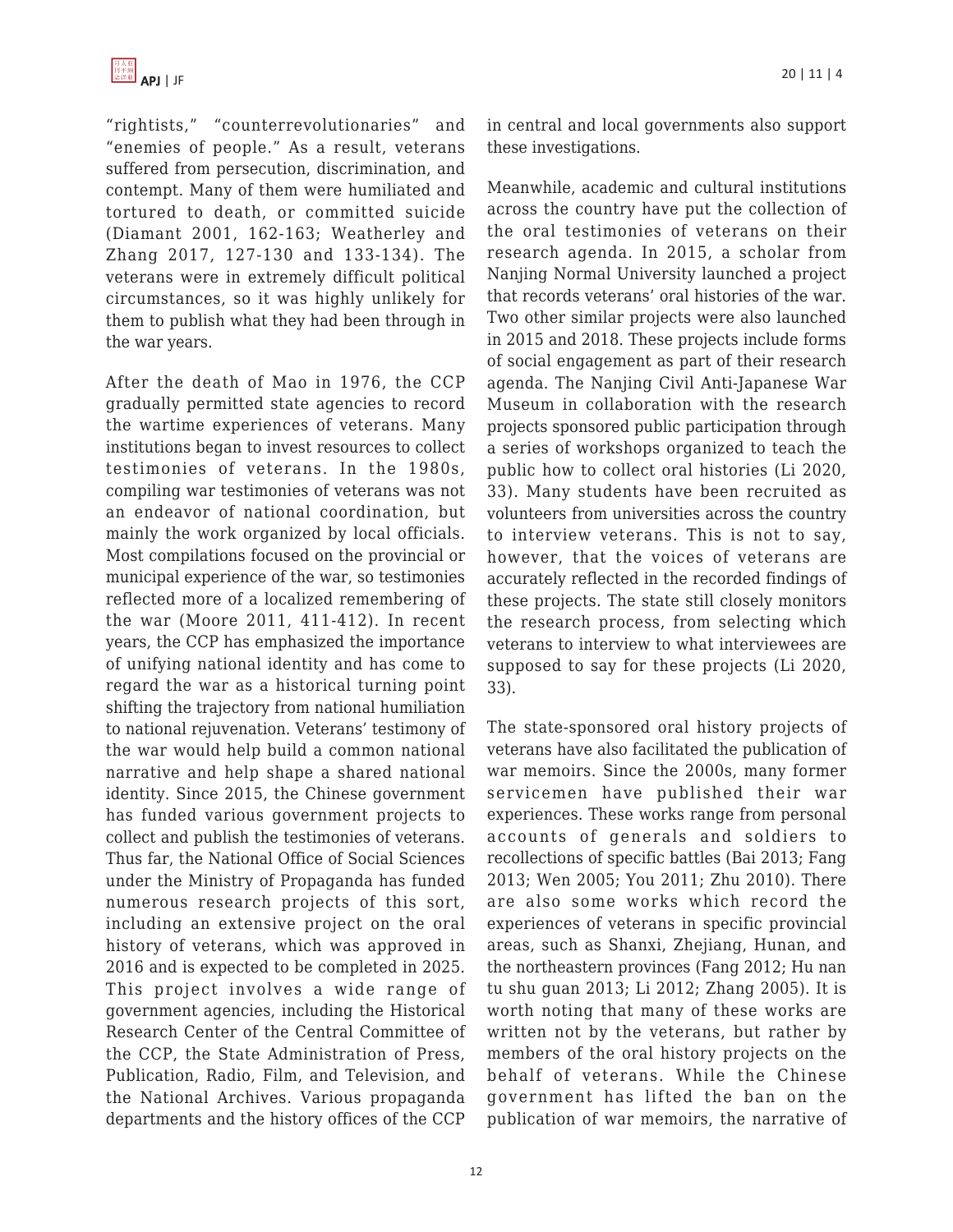

memoirs is still subject to tight government censorship. Censors do not allow veterans to portray the war as they experienced it, but instead require them to toe the official line, which construes the war as a heroic struggle against Japanese imperialism. As a private form of war memory, however, the narratives in the memoirs of veterans inevitably clash with official historical narratives. Some memoirs lack accounts of the "heroism" of the Communists and the "cowardice" of the Nationalists which are often described in official war memories, and even express sympathy for the Nationalists (Moore 2011, 412). Such narratives have often been extensively edited or even excised altogether by the publisher. The censored memoirs tend to avoid descriptions of the effects of war on people, as well as expressions of veterans' grief of personal loss and deprivation during the war. Thus, while the memoirs reflect to some extent the war experiences of the veterans, they are by no means genuine accounts that truthfully record how veterans remember the war, and even less so how they experienced the war.

In addition to the government efforts, the sense of urgency of the public to record and preserve wartime experiences resulted in an oral history documentary film project titled My War of Resistance (wode kangzhan) in the early 2010s, a period when some limited space became available for mild critical views of the official war memory to appear in Chinese media. The documentary was produced by Cui Yongyuan, a popular host who had worked for national television. My War of Resistance documents personal stories of many individuals during the period from 1931 to 1945. The project constitutes an enormous investment of time and energy. Cui Yongyuan spent eight years and more than 130 million yuan to produce the documentary. In the eight years since 2002, Cui interviewed more than 3,500 people with direct war experiences, including 400 Nationalist and Communist veterans (Weatherley and Zhang 2017, 124). The documentary has two seasons with a total of sixty-two episodes. The first season (thirty-two episodes) was screened on the Internet first, which allowed it to attract widespread attention. Then it was broadcast simultaneously on eighty-five TV stations across the country. The second season (thirty episodes) was released in 2011. Each episode has a thematic focus and lasts about thirty minutes.

My War of Resistance attempts to reproduce the overall situation of the Second Sino-Japanese War for the audience. The unique feature of the documentary is that it records the experiences of "little men," or the ordinary individuals in the war. It tells the stories of different social groups such as veterans, civilians, and Chinese local collaborators who worked for the Japanese military in Japanese occupied zones. The focus of the documentary is the stories of Nationalist veterans, most of whom were soldiers and low-level officials. The documentary covers the daily life of Nationalist veterans in the war, including their love stories and suffering on the battlefield. The documentary reveals the veterans as unhappy men when they recount their painful experiences. In contrast to the heroic narratives of the official war memories, veterans' memories of the war experience in My War of Resistance are invariably imbued with feelings of helplessness, frustration, and anguish.

#### **Conclusion**

Memory of the Second Sino-Japanese War in the PRC is an endeavor of myth-making. The main components of the myth are ways of remembering the Communists, the Nationalists and Japan. The Communists are the backbone force of anti-Japanese resistance; Japan represents evil; and the role of the Nationalists has gradually changed from evil to positive, but still subordinate to the CCP. The myth-making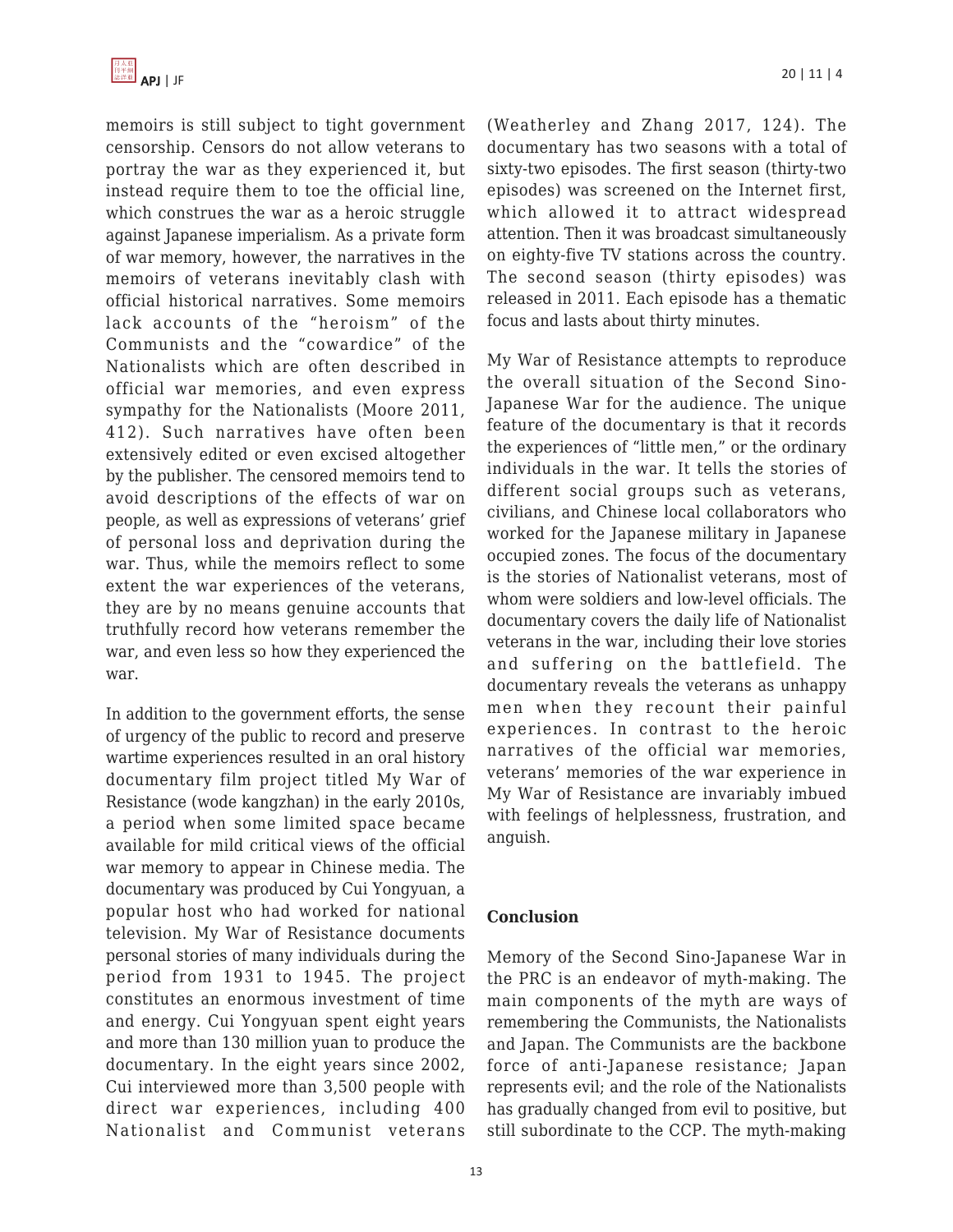of the war is particularly evident in recent years when the PRC redefined the nature of the war by extending its time frame from eight years to fourteen years in school textbooks. The PRC's war memory is a mix of narratives of resistance, victim, and victor. In the Mao era, the victor narrative dominated war memory. Narratives of resistance and victimhood gradually developed in the post-Mao era. The resistance narrative is constructed to cultivate a sense of national belonging and establish national identity. The victor narrative is essentially a revolutionary narrative of class struggle which often appears in official speeches at commemorative events. The victim narrative often appears in popular culture, newspapers, academic publications, and discussions in intellectual circles. It promotes a way of remembering Chinese suffering from the Japanese war atrocities in the war. The victor narrative is based on class struggle. while the resistance and victim narratives are based on nationalism. The PRC strictly controls the remembering and commemoration of the war, and the articulation of the war memory through media and institutions closely follows political conditions. In the Mao era, the state implemented a policy of amnesia about the war, which discouraged collective remembering of Japanese atrocities. The state banned the publication of research on this subject and silenced many veterans through political persecution. Since the 1980s, the ban has been lifted to a certain extent, but the narratives of war memory still largely conform to the official line of the CCP.

## **Acknowledgment**

This article is based on my paper presented at the conference "Re-examining Asia-Pacific War Memories: Towards a Cross-textual Global Dialogue" in December 2020 via Zoom. I would like to acknowledge Tessa Morris Suzuki, Sven Saaler, Mark Seldon, and Kirk Denton for their invaluable comments, and anonymous reviewers for their detailed suggestions. I also would like to express sincere gratitude to the editors of this special issue: Justin Aukema, Ryōta Nishino, Daniel Milne, and Mahon Murphy. Aukema kindly invited me to join this project in September 2020 and has since been extremely helpful in sharpening the arguments of my earlier drafts. Nishino, Milne and Murphy have provided numerous useful comments in my writing process. It would have been impossible to see this published without their strong support.

#### **References**

Assmann, Aleida. 2011. Cultural Memory and Western Civilization: Functions, Media, Archives. Cambridge: Cambridge University Press.

Assmann, Jan. 2011. Cultural Memory and Early Civilization: Writing, Remembrance, and Political Imagination. Cambridge: Cambridge University Press.

Bai, She. 2013. Kang Zhan qin li zhe kou shu: lao bing xian huo ji yi zhong de shi da zhan yi [Oral Narration by Witnesses of the Anti-Japanese War: Ten Anti-Japanese Campaigns in the Living Memory of Veterans]. Shenyang: Wan juan chu ban gong si.

Barrett, David P., and Larry N. Shyu (eds.). 2001. Chinese Collaboration with Japan, 1932-1945: The Limits of Accommodation. Stanford: Stanford University Press.

Brook, Timothy. 2005. Collaboration: Japanese Agents and Local Elites in Wartime China. Cambridge, MA: Harvard University Press.

Chang, Shih-ying. 2012. "Min guo zheng fu dui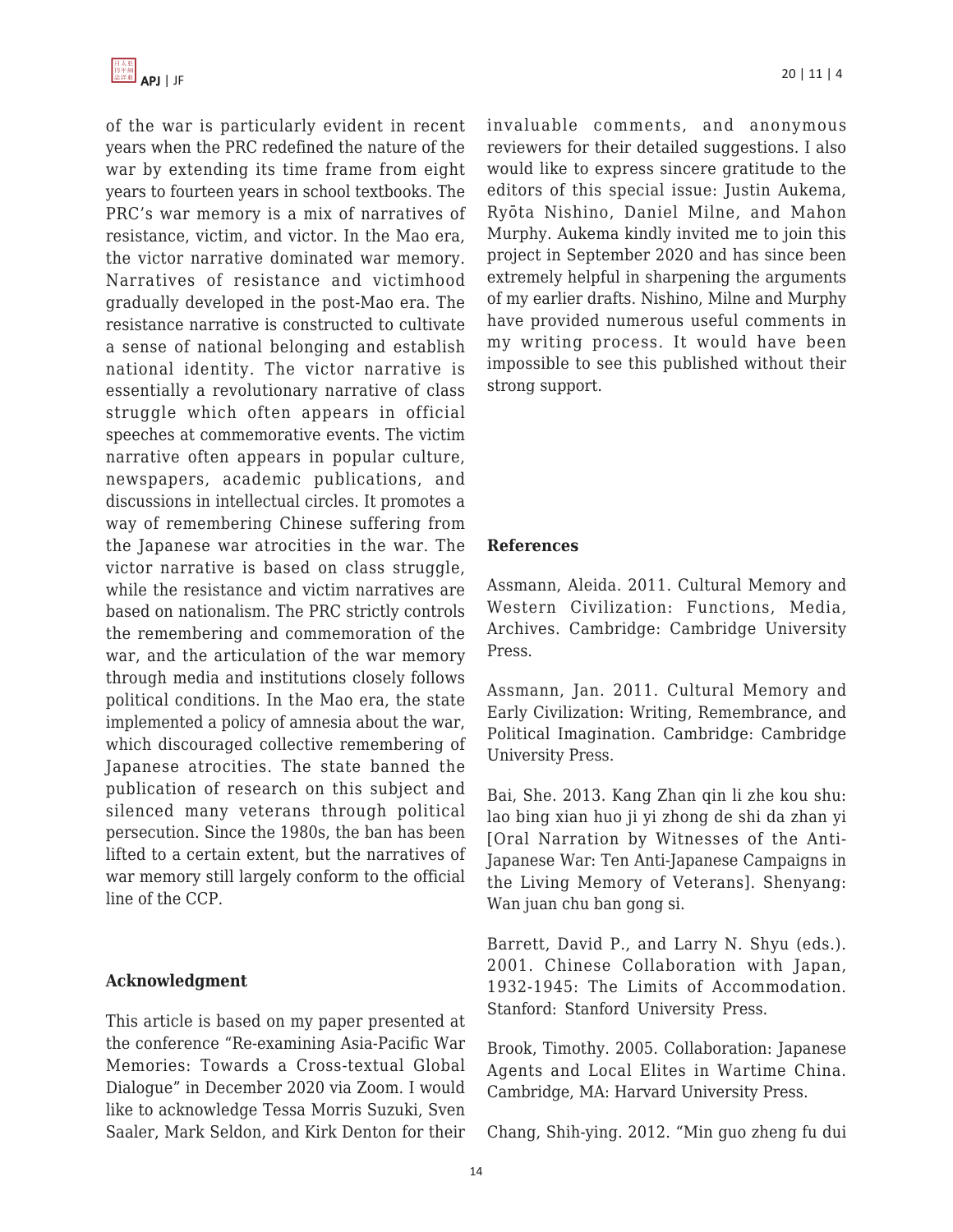kang zhan zhong lie shi ji de diao cha yu ji nian" [Investigation and Commemoration of the Loyalty Deeds off the Nationalist Government in the Anti-Japanese War]. Guo shi guan guan kan 26: 1-46.

Coble, Parks M. 2007. "China's 'New Remembering' of the Anti-Japanese War of Resistance, 1937-1945." The China Quarterly 190: 394-410.

Denton, Kirk A. 2014. Exhibiting the Past: Historical Memory and the Politics of Museums in Postsocialist China. Honolulu: University of Hawai'i Press.

Diamant, Neil J. 2001. "Between Martydom and Mischief: The Political and Social Predicament of CCP War Widows and Veterans, 1949-66." In Diana Lary and Stephen MacKinnon (eds.) Scars of War: The Impact of Warfare on Modern China. Vanouver: UBC Press, 163-187.

Elleman, Bruce A. 2001. Modern Chinese Warfare, 1795-1989. London: Routledge.

Eykholt, Mark. 2000. "Aggression, Victimization, and Chinese Historiography." In Joshua A. Fogel (ed.) The Nanjing Massacre in History and Historiography. Berkeley: University of California Press, 11-69.

Fang, Jun. 2012. Zhe jiang yong kang zui hou de kang zhan lao bing [The Last Anti-Japanese Veteran in Yongkang, Zhejiang]. Jinan: Shan dong hua bao chu ban she.

Fang, Jun. 2013. Zui hou de jun tong lao bing [The Last Veteran of the Bureau of Investigation and Statistics]. Shenyang: Liao ning ren min chu ban she.

Gao, Rui. 2015. "Ji yi zhong de shang tong: Jie ji jian gou luo ji xia de ji ti ren tong yu kang zhan xu shi," [Trauma in Memory: The Collective Identity and Anti-Japanese War Narrative in the Logic of Class Construct]. Shehui 35 (3): 67-94.

Gries, Peter Hays. 2004. China's New Nationalism: Pride, Politics, and Diplomacy. Berkeley: University of California Press.

Halbwachs, Maurcie. 1992. In Lewis A. Coser (ed.) On Collective Memory. Chicago: The University of Chicago Press.

He, Yinan. 2007. "Remembering and Forgetting the War: Elite Mythmaking, Mass Reaction, and Sino-Japanese Relations, 1950-2006." History and Memory 19 (2): 47-74.

Huanqiu. 2017. "Kai xue di yi tian, zhong xiao xue jiao cai kang zhan shi jian yi gai wei shi si nian kang zhan" [On the First Day of School, the Time Frame of the Anti-Japanese War Has Changed to "Fourteen Year War of Resistance"]. [\[Accessed 28 November 2020](https://china.huanqiu.com/article/9CaKrnK0Fzk)].

Hu nan tu shu guan. 2013. Hu nan kang zhan lao bing kou shu lu [An Oral Record of Anti-Japanese War Veteran in Hunan]. Changsha: Hu nan ren min hu ban she.

Lary, Diana and MacKinnon, Stephen (eds.). 2001. Scars of War: The Impact of Warfare on Modern China. Vancouver: UBC Press.

Li, Hongtao, and Huang, Shunming. 2017. Ji yi de wen li: Mei jie, chuang shang yu nan jing da tu sha [Memory Texture: Media, Trauma and the Nanjing Massacre]. Beijing: Zhongguo renmin daxue chubanshe.

Li, Min. 2012. Feng xue zheng cheng: Dong bei kang ri lian jun zhan shi li min hui yi lu [A Journey of Wind and Snow: The Memoir of Li Min, A Solider Of Northeast Anti-Japanese Allied Forces]. Harbin: Hei long jiang ren min chu ban she.

Li, Na. 2020. "History, Museum, and Identity: Oral History in China." The Oral History Review 47 (1): 26-51.

Liang, Zhu. 2005. "Zhong guo gong chan dang shi quan min zu kang zhan de zhong liu di zhu,"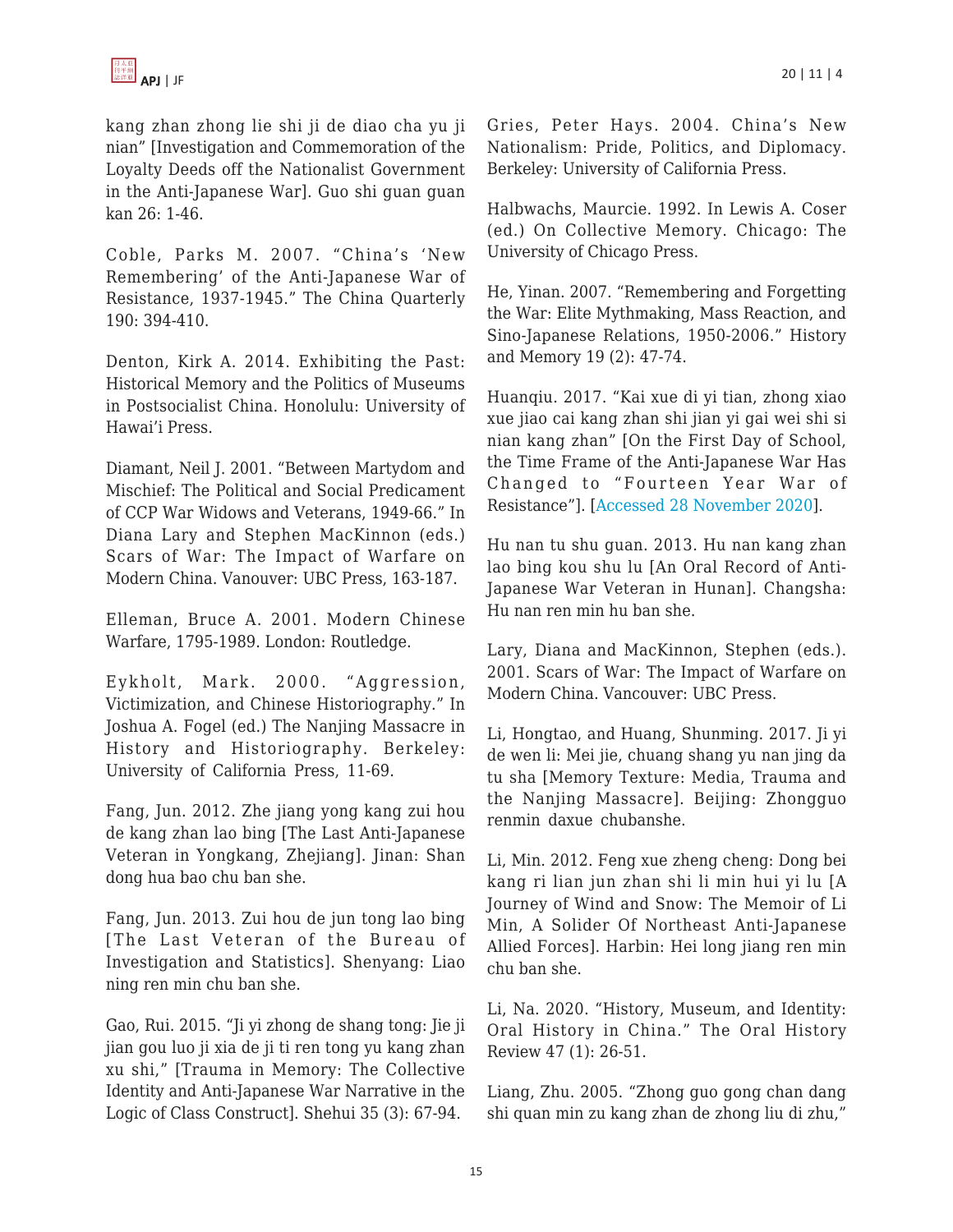[The Chinese Communist Party is the Bulwark in the National War of Resistance]. Sixiang lilun jiaoyu daokan 8: 37-43.

Mitter, Rana. 2000. The Manchurian Myth: Nationalism, Resistance, and Collaboration in Modern China. Berkeley: University of California Press.

Mitter, Rana. 2020. China's Good War: How World War II is Shaping a New Nationalism. Cambridge, MA: The Belknap Press of Harvard University Press.

Moore, Aaron William. 2011. "The Problem of Changing Language Communities Veterans and Memory Writing in China, Taiwan, and Japan." In Modern Asian Studies 45 (2), China in World War II, 1937-1945: Experience, Memory, and Legacy. Cambridge: Cambridge University Press, 399-429.

Moore, Aaron William. 2013. Writing War: Soldiers Record the Japanese Empire. Cambridge, MA: Harvard University Press.

Reilly, James. 2011. "Remember History, Not Hatred: Collective Remembrance of China's War of Resistance to Japan." Modern Asian Studies 45 (2): 463-490.

Ren min ri bao. 1987. "Kang zhan sheng li shi zhong hua min zu tuan jie zhan dou de sheng li" [The Victory of the Anti-Japanese War is the Victory of the Unity and Struggle of the Chinese Nation]. Ren min ri bao, 7 July, p.1.

Saito, Hiro. 2016. The History Problem: The Politics of War Commemoration in East Asia. Honolulu: University of Hawai'i Press.

Seo, Jungmin. 2008. "Politics of Memory in Korea and China: Remembering the Comfort Women and the Nanjing Massacre." New Political Science 30 (3): 369-392.

Tsui, Ignacio. 2020. Li yu ying feng: Guo jun kang zhan ji nian bei kao [Monuments of the Forgotten Soldiers of Nationalist Armed Forces for the Anti-Japanese War]. Taipei: Li ming chu ban.

Van de Ven, Hans. 2003. War and Nationalism in China, 1925-1945. London: Routledge.

Wang, Wenxie. 2020. Zhong guo kang ri zhan zheng zhen xiang [The Truth of China's Anti-Japanese War]. Taipei: Zhong hua zhan lyue xue hui.

Wang, Wenyue. 2016. "Xin shi ji yi lai 'ren min ri bao' dui kang ri zhan zheng de mei jie zai xian yan jiu (2000-2015)" [A Study of the Media Representation of Anti-Japanese War in the People's Daily in the New Century (2000-2015)]. Master's thesis, Hubei University.

Wang, Zheng. 2012. Never Forget National Humiliation: Historical Memory in Chinese Politics and Foreign Relations. New York: Columbia University Press.

Wang, Zheng. 2015. "The Legacy of Historical Memory and China's Foreign Policy in the 2010s." In Gilbert Rozman (ed.) Misunderstanding Asia: International Relations Theory and Asian Studies over Half a Century. New York: Palgrave MacMillan, 227-239.

Weatherley, Robert, and Zhang, Qiang. 2017. History and National Legitimacy in Contemporary China: A Double-Edged Sword. London: Palgrave Macmillan.

Wen, Wen (ed.). 2005. Yuan guo min dang jiang ling kou shu kang zhan hui yi lu [A Memoir of the Narration of Anti-Japanese War by Former Kuomintang Generals]. Beijing: Zhong guo wen shi chu ban she.

Yang, Chan. 2018. World War Two Legacies in East Asia: China Remembers the War. London: Routledge.

Yick, Joseph. 2001. "Communist Puppet